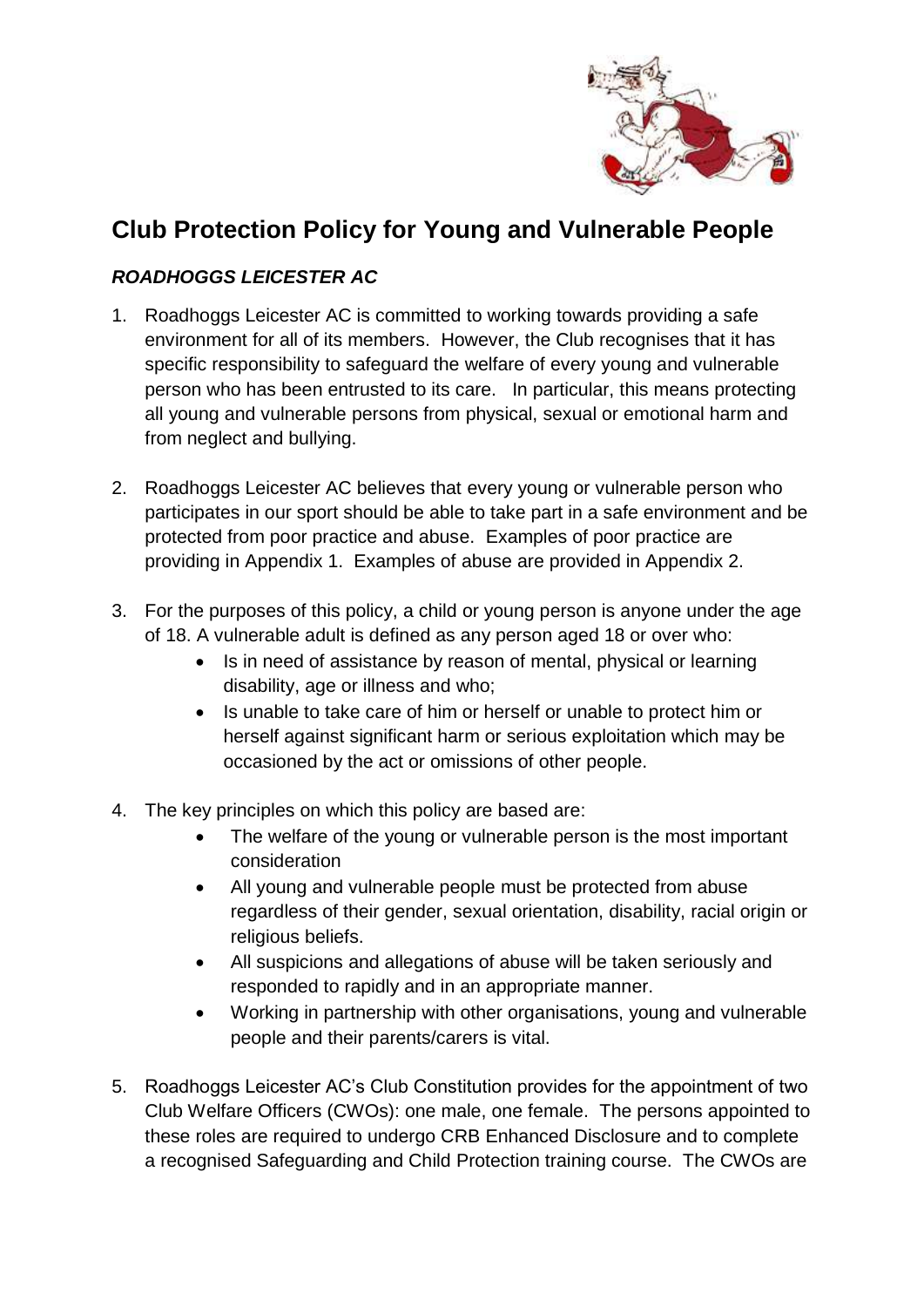

the first point of contact for all club members and parents/carers regarding concerns for the welfare of any young or vulnerable person. They will be familiar with the procedures for referring any concerns to the club's governing bodies. They will also play a proactive role in increasing awareness of poor practice and abuse amongst club members.

- 6. All concerns, allegations or reports of poor practice/abuse in relation a young or vulnerable person will be dealt with in accordance with the policy set out in Appendix 3.
- 7. Nothing in this policy prohibits an adult or young person with concerns about a colleague "blowing the whistle" to the club's governing bodies, the Police, Social Services or the NSPCC.
- 8. Roadhoggs Leicester AC believes that bullying is a form of abuse and it is not acceptable at our club. If bullying does occur, all runners or parents/ carers should be able to raise concerns and know that incidents will be dealt with promptly. Incidents should be reported to a CWO or member of the committee.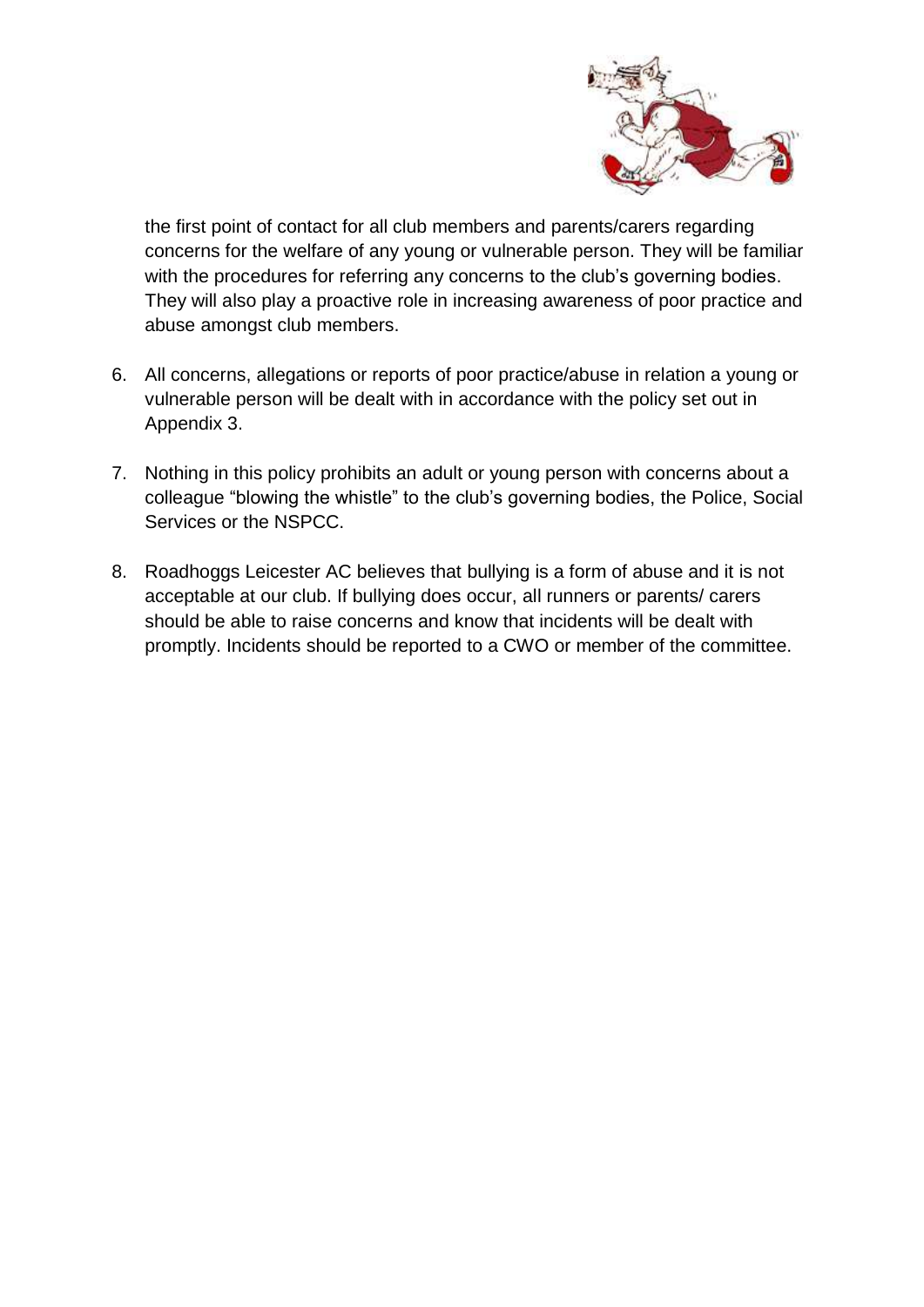

### **Appendix 1**

#### **Examples of Poor Practice**

Incidents of poor practice occur when the needs of young and vulnerable people are not afforded sufficient priority with the result that their welfare is affected. Examples of poor practice include:

- When insufficient care is taken to avoid injuries (e.g by excessive training or inappropriate training for the age, maturity, experience and ability of the young people)
- Giving continued and unnecessary preferential treatment to individuals and regularly or unfairly rejecting others (e.g singling out and focusing on the more talented runners)
- Ignoring health and safety guidelines
- Allowing abusive or concerning practices to go unreported (e.g a coach who ridicules and criticizes runners after a poor race)

This list is illustrative, not exhaustive.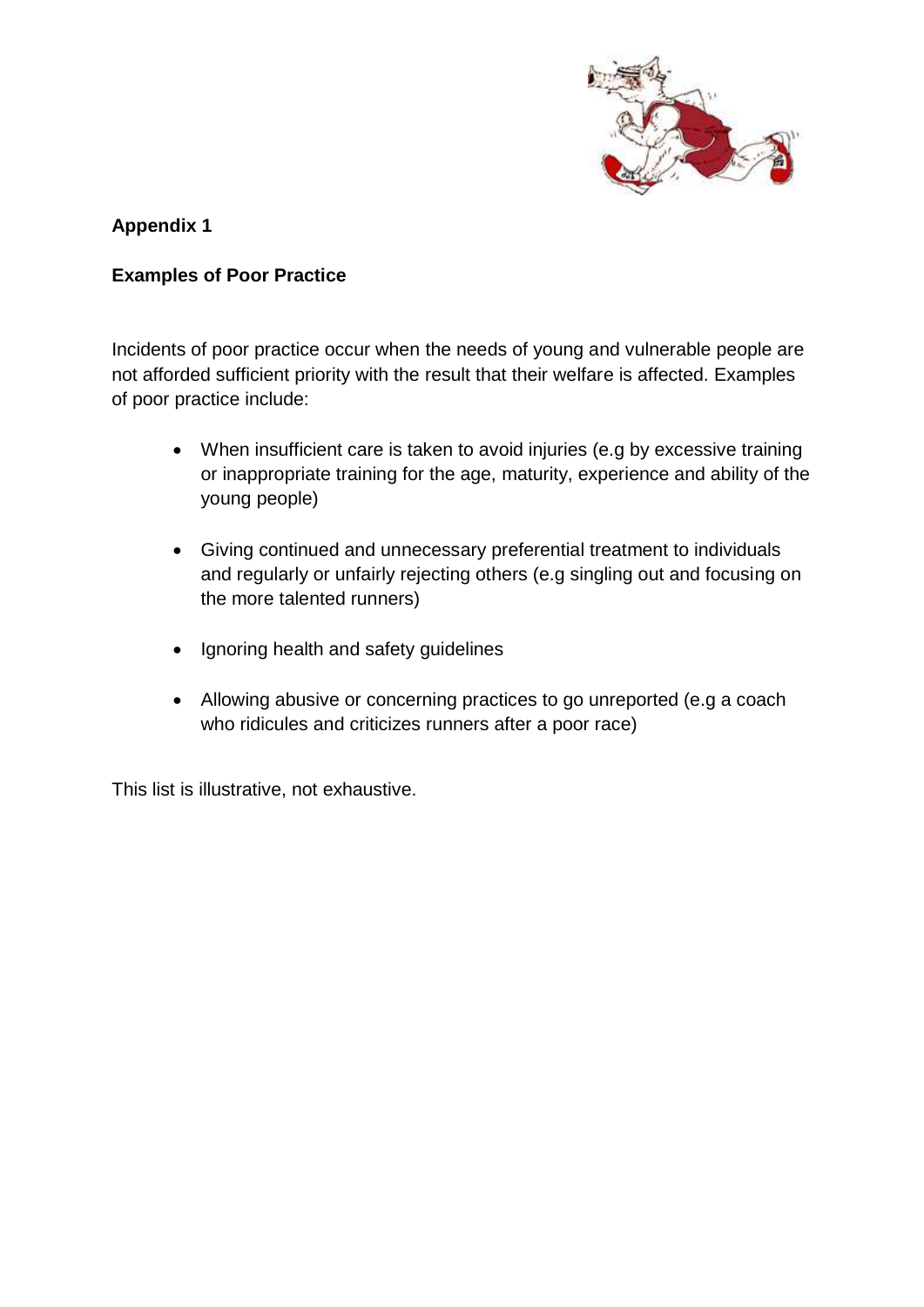

## **Appendix 2**

#### **Examples of Abuse**

Concerns identified as young or vulnerable person abuse will fall within one or more of the following five categories:

#### Physical Abuse

A young or vulnerable person is physically hurt or injured by an adult or an adult gives alcohol or drugs to a young person

#### **Neglect**

A child's basic physical needs are consistently not met or they are regularly left alone or unsupervised

#### Emotional Abuse

Persistent criticism, denigrating or putting unrealistic expectations on a young or vulnerable person

#### Sexual Abuse

An adult or peer uses a young or vulnerable person to meet their own sexual needs

#### **Bullying**

Persistent or repeated hostile and intimidating behaviour towards a young or vulnerable person